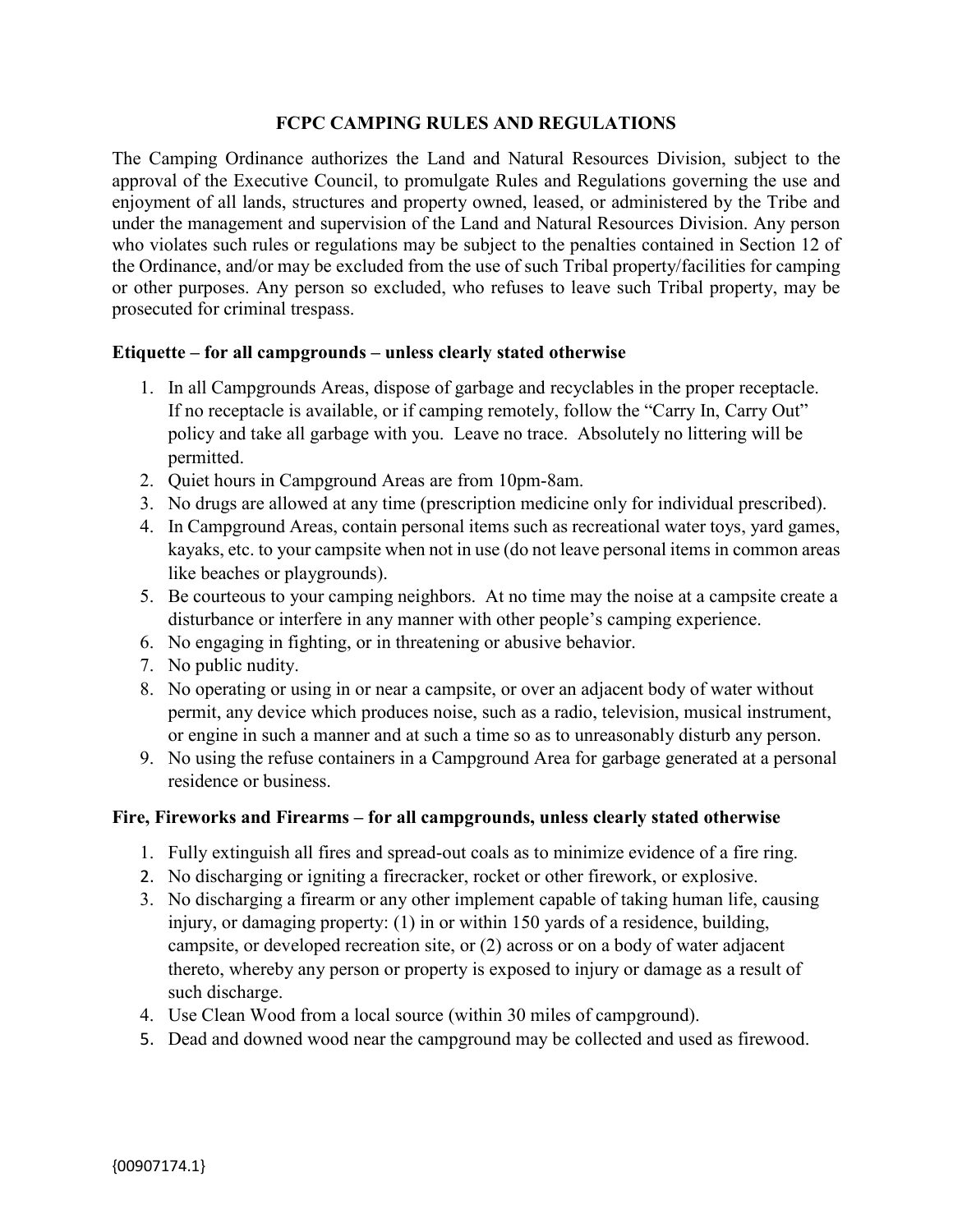## **Food – for all campgrounds, unless clearly stated otherwise**

- 1. Secure all food in animal proof containers and do not leave unattended unless properly stored.
- 2. Keep campsites clean to discourage animals from visiting campsites.
- 3. Do not feed wildlife in a Campground Area.

## **Occupancy – for all campgrounds, unless clearly stated otherwise**

- 1. Individual campsites in a Campground Area may only be occupied for up to 21 days in a 30-day period.
- 2. Campsites may not be left unoccupied for longer than 24 hours to prevent nuisance animals and to discourage theft.
- 3. No more than two tents or one camper (RV, camping trailer, truck camper, etc.) are allowed on each campsite in a Campground Area.
- 4. Within a Campground Area, placing, maintaining, or using camping equipment except in a place specifically designated or provided for such equipment.
- 5. No more than two vehicles (non-camping units) are allowed on each campsite in a Campground Area.

### **Motor Vehicles – for all campgrounds, unless clearly stated otherwise**

- 1. No more than two vehicles (non-camping units) are allowed on each campsite in a Campground Area.
- 2. No blocking, restricting, or otherwise interfering with the use of a road, trail or gate.
- 3. In a Campground Area, no parking or leaving a vehicle outside a parking space assigned to one's own camp unit unless the vehicle is parked in another approved general parking area.
- 4. In a Campground Area, parking a vehicle and/or using an area for purposes other than that for which it was designed or designated.
- 5. In a Campground Area, operating or parking a motor vehicle or trailer except in places developed for this purpose.
- 6. In a Campground Area, operating a motor bike, motorcycle, or other motor vehicle for any purpose other than entering or leaving the site.

# **Pets – for all campgrounds, unless clearly stated otherwise**

- 1. In a Campground Area, bringing in or possessing an animal, other than a service animal, unless it is crated, caged, or upon a leash not longer than eight feet, or otherwise under physical restrictive control.
- 2. Allowing an animal in any building or playground area.
- 3. Allowing an animal to deprive or disrupt the enjoyment or use of an area by others.
- 4. In a Campground Area, failing to promptly remove and dispose of, in a sanitary manner, any feces left or deposited by an animal. Any person Remote Camping with animals for longer than seven (7) days shall remove all animal waste at their Remote Camping site to prevent a nuisance situation for future campers.